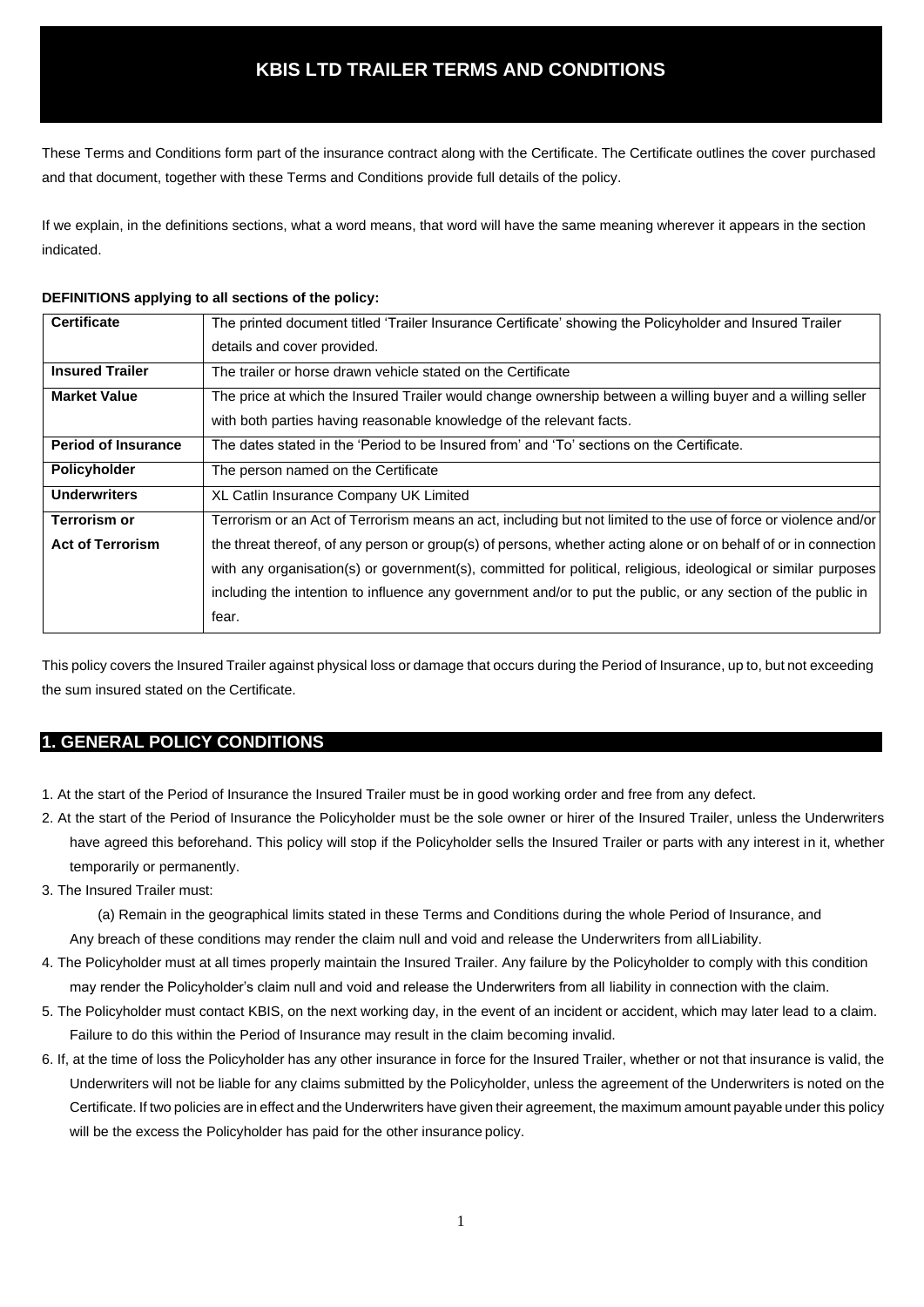- 7. If a claim is paid by the Underwriters and a third party may be liable, the Underwriters may seek to recover their losses from that third party. In these cases, the Policyholder must offer all assistance in their power and the Underwriters will be entitled, at their own expense, to sue in the name of the Policyholder.
- 8. KBIS or the Underwriter may cancel this policy at any time, with or without a return of premium, by giving the Policyholder 5 days notice in writing to the address shown on the Certificate. If a claim has been paid for the Insured Trailer, no return of premium will be given.
- 9. If the Policyholder makes any claim knowing it to be false or fraudulent, with regard to the amount or otherwise, the policy will be void and no further claims will be paid.
- 10. The sum insured, stated on the Certificate, must accurately reflect the Insured Trailer's Market Value at all times.
- 11. Regardless of the claims history, at renewal the Underwriters have the right to amend the Terms and Conditions. This includes:
	- (a) Imposing terms such as the application of excesses,
	- (b) Increasing the premium
	- (c) Excluding cover,
	- (d) Amending the Terms and Conditions, and
	- (e) Changing the payment type.

The Underwriters also have the right to not invite renewal, if this is the case the Policyholder will be notified in writing of any such action.

- 12. If the policy is paid for by Direct Debit instalment, when the policy is due for renewal KBIS will renew it automatically. KBIS will write to the Policyholder before the policy expires with full details of the next year's premium and policy conditions. If renewal is not required the Policyholder must contact KBIS, by telephone on 01635 247474 or in writing, to cancel. Should the Underwriters decide not to renew the policy; KBIS will notify the Policyholder in writing prior to the renewal date.
- 13. When a claim is made, the Policyholder agrees to provide KBIS with any information connected with the claim that may be reasonably requested.
	- 14. The Policyholder must take all reasonable precautions to ensure the safety of the property insured and to prevent loss or damage.

15. **It is a condition precedent to the liability of the Underwriters in respect of loss or damage by theft or any attempt thereat that the Insured Trailer is fitted with a wheel clamp or other security device approved by the Underwriters or is in a securely locked building, with all windows securely locked and all doors locked with deadlocks, while not in use.**

- 16. There must have been no thefts or attempted thefts of any of the Policyholder's property from the current address during the twelve months prior to the start of this policy.
- 17. No liability arises under this policy for the loss of the Insured Trailer by theft or unlawful removal until 30 days after the incident is reported to Underwriter and only in the event that the item has not been recovered during the period.
- 18. The Policyholder must immediately report any theft or disappearance to KBIS and local policy and strictly follow their recommendations.
- 19. In the event of any payment under this policy, the Underwriters reserve the right to take title and possession of the trailer or horsedrawn vehicle if it is subsequently recovered.

## **2. GENERAL POLICY EXCLUSIONS**

The Underwriters will not pay for:

- 1. loss or damage cause by damp, mildew, oxidisation, moth, vermin, any gradually operating cause, wear and tear or mechanical or electrical faults or breakdown.
- 2. damage or deterioration of any article directly caused by the actual process of dyeing, cleaning, repair or renovation.
- 3. loss by delay, loss of market or consequential loss of any kind.
- 4. breakage of articles of a brittle nature (unless such breakage is caused by burglars, thieves or fire) or breakage of glass.
- 5. loss or damage caused by climatic or atmospheric conditions or extremes of temperature unless such loss or damage would be covered under an ordinary fire insurance.
- 6. loss of equipment, tack or other items.
- 7. damage to tyres other than claims arising from malicious damage.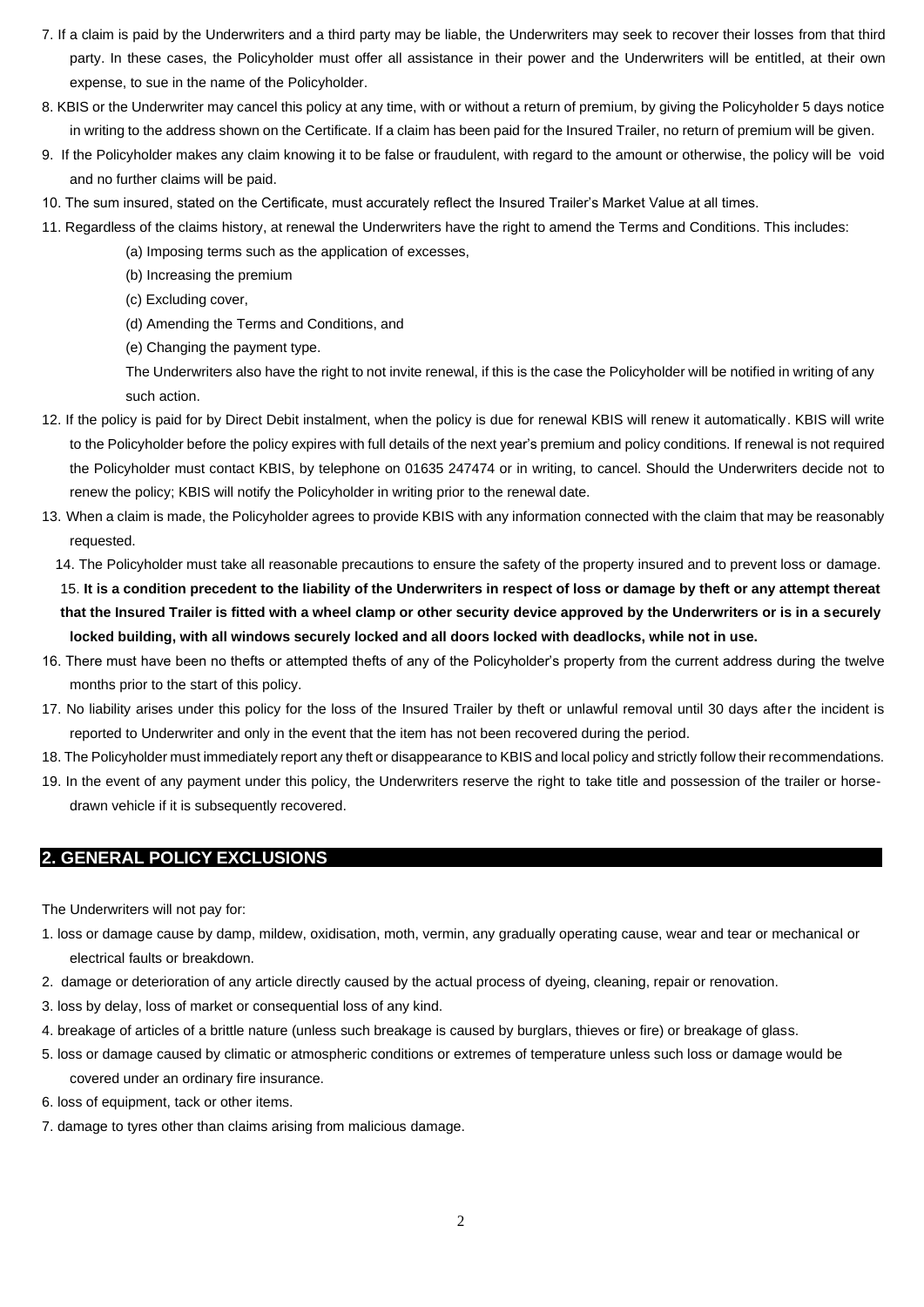- 8. any loss or damage occurring whilst the Insured Trailer is being used in connection with any business or used for hire and reward when the trailer is insured for Social, Domestic and Pleasure use only.
- 9. the amount specified on the Certificate as the Excess which shall be deducted from each and every claim for loss or damage.
- 10. Radioactive contamination and explosive nuclear assemblies

 Loss or destruction of or damage to any Property whatsoever or any loss or expense whatsoever resulting or arising therefrom or any consequential loss or any legal liability of whatsoever nature or any death or disablement or injury directly or indirectly caused by or contributed to or arising from:-

- (a) Ionising radiation or contamination by radioactivity from any nuclear fuel or from any nuclear waste from the combustion of nuclear fuel.
- (b) the radioactive, toxic, explosive or other hazardous properties of any explosive nuclear assembly or nuclear component thereof.

### 11. War

 Loss, damage, death, injury, or liability of whatsoever nature directly or indirectly occasioned by, happening through or in consequence of war, invasion, acts of foreign enemy, hostilities (whether war be declared or not), civil war, rebellion, revolution, insurrection, military or usurped power, riots, civil commotions or confiscation or nationalisation or requisition or destruction of or damage to the Insured Trailer by or under the order of any government or public or local authority. (Insofar as concerns riots or civil commotions, the aforesaid Exclusion shall not apply to the extent that such contingencies are specifically insured elsewhere herein).

### 12. Agreement

Any liability which is assumed by the Policyholder by agreement (other than liability arising out of a condition or warranty of goods implied by law) unless such liability would have attached in the absence of such agreement.

13. Fraud

Any fraud, misstatement or concealment by the Policyholder in relation to any matter affecting coverage hereunder or in connection with the making of a claim hereunder shall render this Insurance null and void and all claims hereunder shall be forfeited.

14. Terrorism Exclusion Clause

 Notwithstanding any provision to the contrary within this Policy or any endorsement thereto it is agreed that this Policy excludes loss, damage, cost or expense of whatsoever nature directly or indirectly caused by, resulting from or in connection with any Act of Terrorism regardless of any other cause or event contributing concurrently or in any other sequence to theloss.

This endorsement also excludes, loss, damage, cost or expense of whatsoever nature directly or indirectly caused by, resulting from or in connection with any action take in controlling, preventing, suppressing or in any way relating to any Act of Terrorism.

If the Underwriters allege that by reason of this exclusion, any loss, damage, cost or expense is not covered by this insurance the burden of proving the contrary shall be upon the Policyholder.

In the event any portion of this endorsement is found to be invalid or unenforceable, the remainder shall remain in full force and effect.

15. Any claim for theft where the Policyholder has not submitted a valid serial number before the date of loss.

16. This policy does not cover any loss, damage, liability, claim, cost, fee or expense caused by:

- i. the use of, or inability to use;
- ii. any error or omission relating to the use of; or
- iii. any hoax or threat relating to the use of;

any application, process or software.

## **3. GEOGRAPHICAL LIMITS**

The policy provides cover:

- $\Box$ In the United Kingdom, Channel Islands, Isle of Man, and
- $\Box$ While temporarily elsewhere in the world for up to 60 days in all during the Period of Insurance.

The Policyholder must be domiciled in the United Kingdom, Channel Islands or Isle of Man.

## **4. USE OF THE INSURED TRAILER**

**DEFINITIONS applicable to this section of the policy:**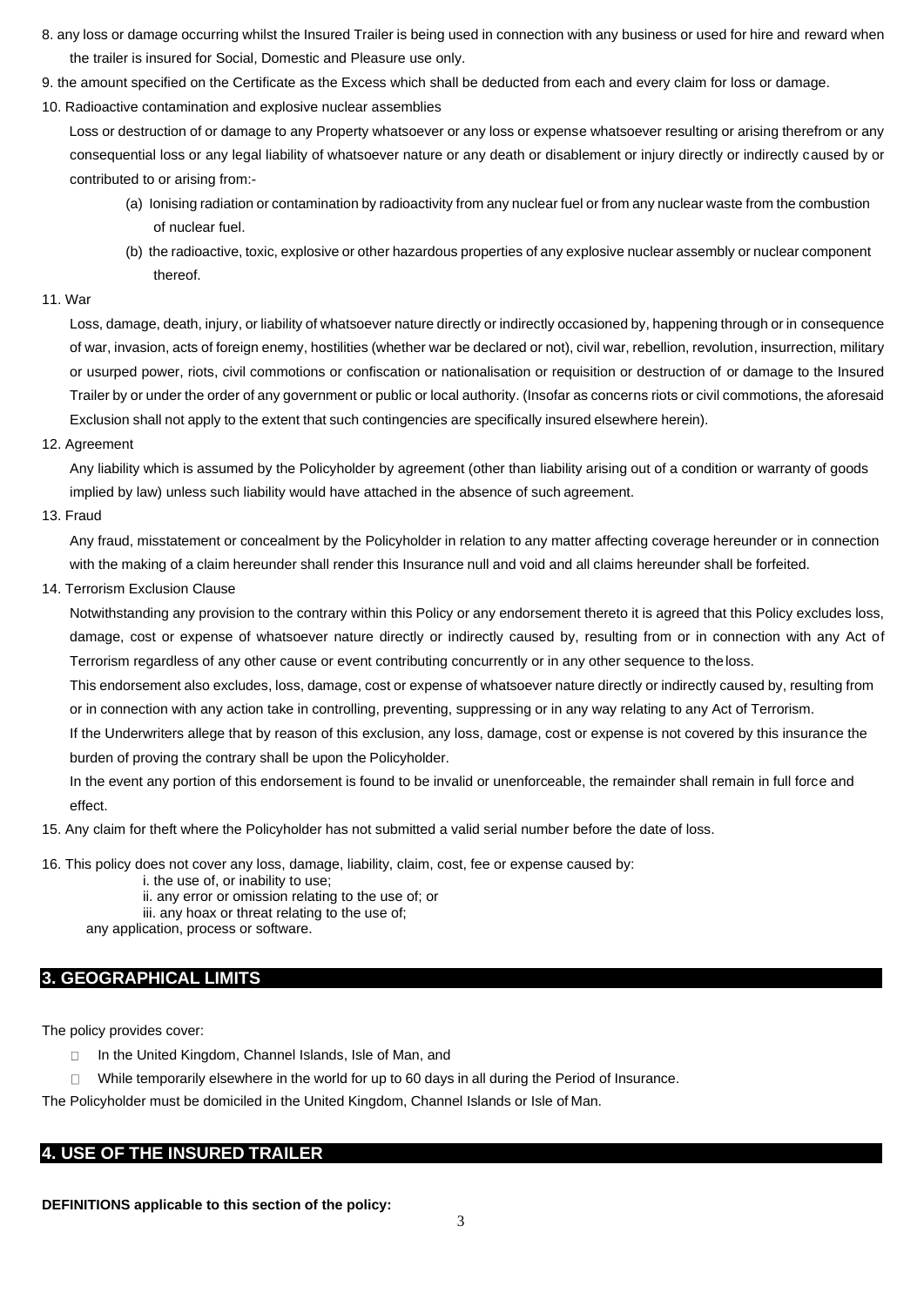| Social, Domestic and  | Use for social, domestic & pleasure purposes excluding use for travel to and from a place of paid employment |
|-----------------------|--------------------------------------------------------------------------------------------------------------|
| Pleasure use          | excluding use for business purposes, hiring, use for any purpose in connection with the Motor Trade.         |
| <b>Commercial Use</b> | As use for Social, Domestic and Pleasure Use plus, use in connection with the Policyholder's business.       |

The Insured Trailer(s) must be insured in the correct use group at all times. If the Insured Trailer is not insured in the correct group a claim will not be covered

# **5. EXCESS**

| Social, Domestic and<br><b>Pleasure use</b> | An excess of £100 applies to each and every claim |
|---------------------------------------------|---------------------------------------------------|
| <b>Commercial Use</b>                       | An excess of £300 applies to each and every claim |

# **6. HOW TO CLAIM**

The Policyholder must complete a claim form for the incident in question. The policyholder can notify KBIS of a claim and obtain a claim form by calling 01635 247474 or emailing ask@kbis.co.uk.

## **CONDITIONS for making a claim**

- 1. The Policyholder must notify KBIS as soon as possible by telephone or email.
- 2. If the claim relates to a theft or disappearance of the Insured Trailer, the Policyholder must notify the local police immediately and obtain a crime reference number.
- 3. If the claim relates to damage of the Insured Trailer, the Policyholder must obtain two quotations for the repair.

When the Underwriters have received a completed claim form for the incident they will assess the claim. If the claim is accepted the basis of settlement will be as follows:

Claims made following damage to the Insured Trailer (where the trailer is repairable)  $\Box$ Replacement

The Underwriter shall be entitled at their sole option to replace or repair or pay for any item or any part thereof lost or damaged whether wholly or in part.

 $\Box$ Claims made in following total loss of the Insured Trailer (as a result of theft or where the trailer isnot repairable) In the event of the total loss or destruction of the Insured Trailer the Underwriters will pay for the Market Value of the Insured Trailer at the time of loss.

# **7. YOUR RIGHT TO CANCEL**

In the event of a claim the full annual premium must be paid and no return premium will be given if the policy is cancelled. In all other cases:

- 1. If the Policyholder decides not to continue with the policy in the first 14 days, a full refund will be provided.
- 2. If there are restrictions on the policy which cannot be mutually resolved, the Policyholder can cancel the policy within 14 days of being advised of the restrictions, but not exceeding 30 days from inception, with no charge.
- 3. After the time stated in 1 and 2 above, the Policyholder must contact KBIS on 01635 247474 to advise and the policy will be cancelled on a pro-rata basis.

# **8. HOW KBIS WILL USE YOUR DATA**

We take the privacy of our clients very seriously and your details will only be stored on our system to administer your policy and will be kept no longer than necessary. KBIS can only discuss your personal details with you. If you would like anyone else to act on your behalf please